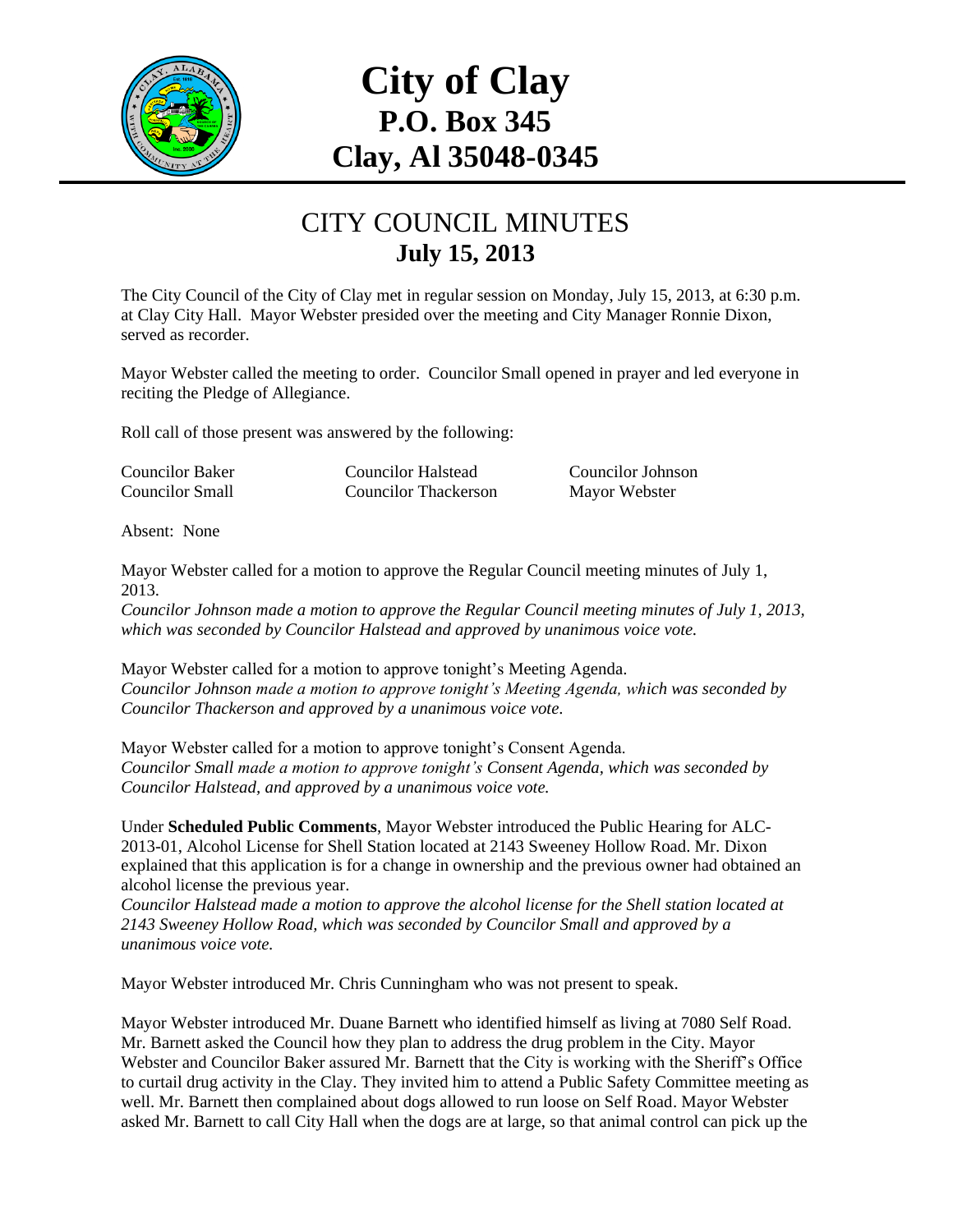

## **CITY OF CLAY CITY COUNCIL MINUTES July 15, 2013**

dogs. Mr. Barnett then asked if he could shoot the dog. Mayor Webster advised Mr. Barnett to contact the Sheriff's Department about that.

Under **Reports from Standing Committees** Mayor Webster reported for the **Finance Committee.** He stated that most of the Finance Committee members are out of town presently and that he would schedule a meeting when they are back.

Councilor Baker was recognized for a report from the **Public Safety Committee**. Councilor Baker announced that the City has obtained 3 police cars from the City of Irondale. He explained that the cars will have to have the Irondale Police insignia removed and be restriped to match the City of Clay's current cars, but that the cars should be road ready in about 3 weeks.

Councilor Halstead was recognized for a report from the **Committee on Annexations, Business Development, and the Building Inspections Department**. Councilor Halstead reported on the following: (1) There are three or four houses currently being built. (2) Code Enforcement Officer, Don Isbell, continues to work on weed abatements that are called in to City Hall daily. (3) The Annexation Committee has mailed out annexation letters to the Millington subdivision and some homeowners have expressed interest. He would like for the Annexation Committee to do a subdivision walk-thru on a Saturday to meet the Millington homeowners face-to-face again.

Under **Committee on Schools, Seniors Advisory Board Liaison and Planning and Zoning Councilor Ex-Officio**, Councilor Johnson announced the Chamber of Commerce luncheon is scheduled for 11:30 am on July 16 at Grayson Valley Country Club. She also reported that the seniors continue to meet and effective October 1, 2013, the age limit will be lowered to 55 years old. Mayor Webster stated that the preliminary plans for Senior Center addition have been approved by architect and the City should bid this out soon.

Councilor Small was recognized for a report from the **Public Works Department and Library Board** and stated ancestry.com is available at the library. The summer reading program continues with a Reptiles Scales and Tales presentation on July 16 at the Community Center. Councilor Small asked Mr. Dixon about the status of the fence for library. Mr. Dixon answered that the Public Works Department is waiting for weather to cooperate.

**Councilor Thackerson** was recognized for a report on the **Parks and Recreation Board.** He requested Public Works Superintendent, Josh Isbell, to clear brush at the Disc Golf because people are coming out Saturday to see the course. Councilor Thackerson inquired about football registration. Mayor Webster answered that there are several players in each age group and they are trying to avoid splitting teams. Registration will continue through the end of the first week in August. Councilor Thackerson asked about the soccer situation and Mayor answered that the City revised the contract and sent it to the soccer league last week.

Under **Reading of Petitions, Applications, Complaints, Appeals, Communications, etc.,** Mayor Webster announced that there were none.

Under the **City Manager's Report**, City Manager Ronnie Dixon reported the account balances in the General Fund =  $$227,149.85$ ; Senior Citizens Fund =  $$2,897.94$ ; Library Fund =  $$1,345.99$ ;